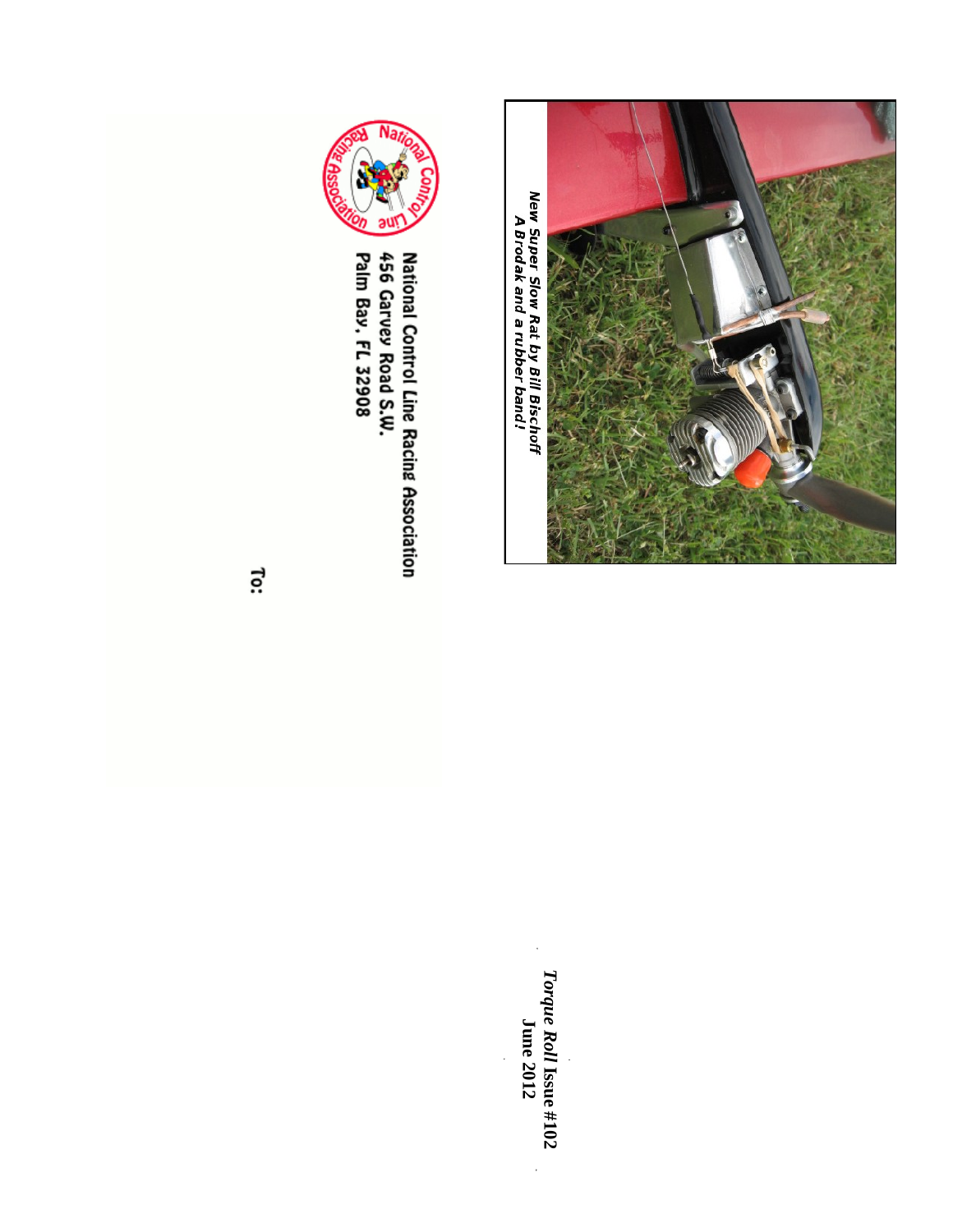# **PRESIDENT'S COLUMN-BOB WHITNEY**

This will be my last column as the NCLRA PREZ , sorry it couldn't have ended under better circumstances. I have enjoyed my time as overseer of this group and want to thank all who helped along the way.

If agreed on by the members, we have had three very able people step up to lead us forward: Melvin Schuette, Les Akre, and Dave Rolley. They will need everyone's help.

We have had little or no response for our request of help for this year's NATs and time is getting short.

On a very serious note. By now most of you know AMA, NCLRA and myself received papers in the mail saying that we were being sued by one David Wallick for slander by myself BOB WHITNEY while representing NCLRA and AMA. I have not heard back from AMA but NCLRA and myself BOB WHITNEY have obtained the services of one of the better Attorneys in Dade County, Evelyn Merchant AKA my sister. As of now, all that has happened has been the threat letter sent by Mr. Wallick's attorney. No lawsuit has been filed in any court, despite what you may have read or been told in other places. We don't know how far this will go, only time will tell.

On a lighter note ,it looks like we will have a good turnout for the Bluegrass World cup. I don't know about speed but we have reservations from four or 5 countries including the Zalp group from the Ukraine . It is unbelievable what they have to go through to get out of their country.

The Brodak contest will be coming up before the NATs and they are finally asking us to come fly with them. Dave Hallas and I will be going up to give it a try, come join us.

Thanks to all,

BOB WHITNEY , THE PREZ

# **TREASURER'S REPORT - DAVE McDONALD**

| <b>Account Transactions</b>        |                            |        |  |                |  |
|------------------------------------|----------------------------|--------|--|----------------|--|
|                                    |                            | NCLRA  |  |                |  |
|                                    | $3/31/2012 - 6/2/12$       |        |  |                |  |
|                                    | Date Category Credit Debit |        |  | <b>Balance</b> |  |
| Balance as of 6-2-2012<br>4,230.22 |                            |        |  |                |  |
| 6-2-12 Transfer from Pay Pal       |                            |        |  |                |  |
|                                    |                            | 104.17 |  | 4,334.39       |  |
| <b>Respectfully Submitted</b>      |                            |        |  |                |  |
| Dave McDonald                      |                            |        |  |                |  |

# **NATS NEWS**

Here is the schedule for CL Racing at the NATs: **July 16-20, 2012** Monday July 16 F2C NCLRA F2CN Tuesday July 17 Slow Rat Super Slow Rat - Fox Race Wednesday July 18 Scale Race NCLRA Quickie Rat 1oz GY Thursday July 19 Rat Race NCLRA Clown Race Friday July 20 Mouse I B T/R

As you know from the last issue of the *Torque Roll*, the person who had agreed to be the Event Director for this year's NATs decided to not to fulfill that agreement. Consequently, we have been left in the lurch. We asked for others to volunteer with the same offer that was made (and accepted) by our original ED: come and run the NATs and all proceeds after expenses for the trophies for the unofficial events will be yours to spend as you see fit.

Unfortunately, no takers. As a result, we will not have an over-all Event Director, but will have directors for each day. We have volunteers for Monday, Thursday and Friday. We still need volunteers for Tuesday and Wednesday. **If you're available on either of those days, let me (Bill Lee) know asap and we'll get your name on the list.**

Also be reminded that there will not be a NATS NCLRA banquet this year. The annual NCLRA business meeting (required by the NCLRA Bylaws) will be held on Sunday afternoon, July 15, at 4p.m. at the McCool Racing site.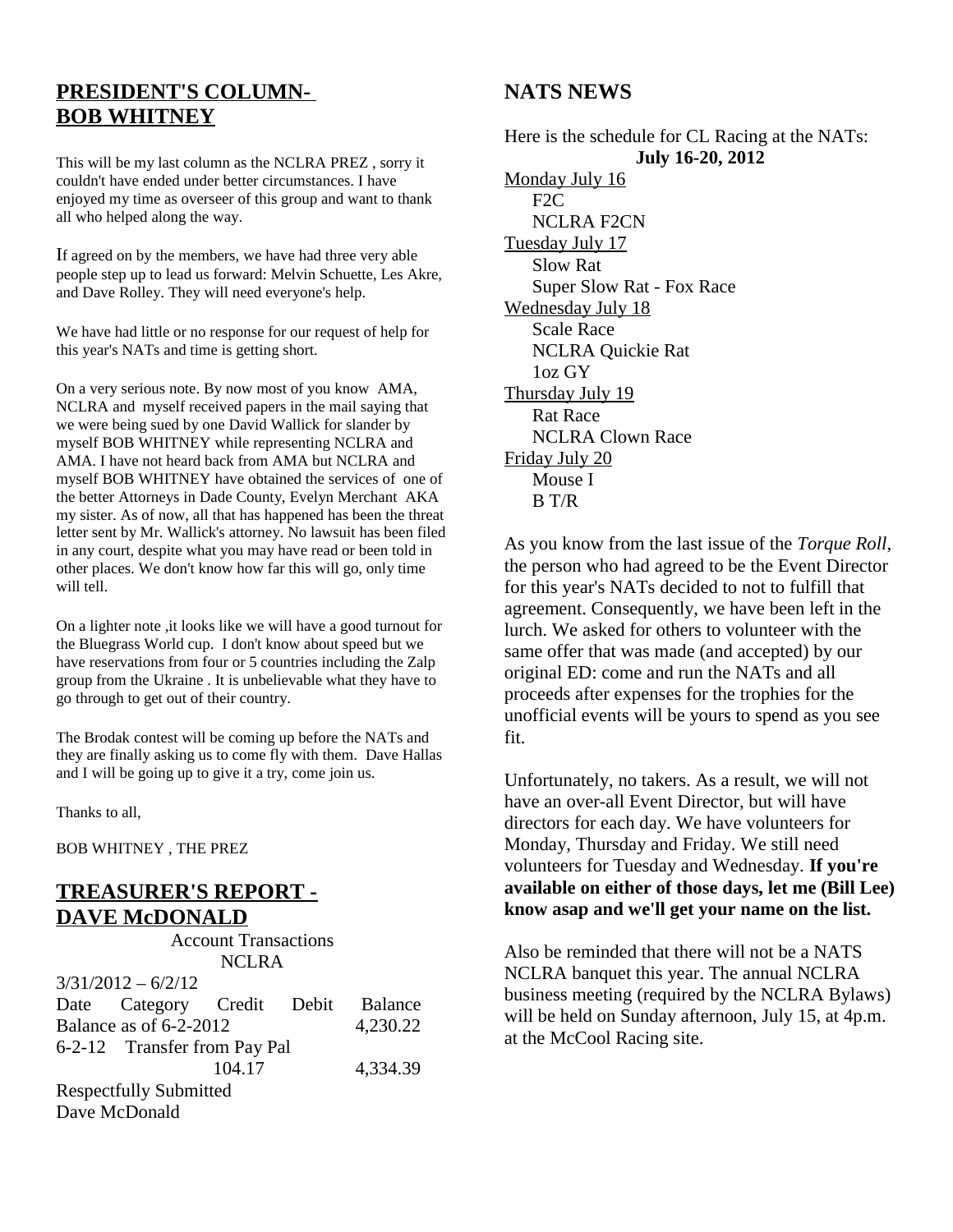

# http://www.bluegrassworldcup.com

# **Organizer**

The Southern Kentucky Model Aero Club (SKYMAC) invites you to participate in the 2012 Bluegrass World Cup. The first ever American world cup in F2A and F2C.

# **Date**

**October 19-21, 2012**

# **Contact**

**General Inquiries**

# **bluegrassworldcup@gmail.com**

# **Registration**

Registration will be handled through our online form at

# **http://www.bluegrassworldcup.com**

Registration fees will be \$75USD, or €50 euros per entry in F2A, and per competitor in F2C.

# **BBQ/Banquet**

There will be a catered BBQ meal on the field Friday evening, and a Banquet at the National Corvette Museum on Saturday Night. Both are included in the entry Fee for competitors. The BBQ meal will be \$9, and the banquet will be \$16 for friends and family.

# **Rules**

Competition will be held under current FAI sporting code and regulations.



# **Area Attractions**

There are lots of fun things to do in Bowling Green and the Surrounding areas. Bowling Green is home of the Corvette, and the National Corvette Museum is a great place to spend an afternoon learning about the history of the Corvette, and viewing showroom quality Corvettes from the past and present.

The longest cave in the world is also located just minutes from Bowling Green, in Mammoth Cave, Ky. Mammoth Cave National Park is a great place to visit to see the natural beauty of Kentucky, and take a cave tour deep underground.

# **Location**



# **SKYMAC**

Southern Kentucky Model Aero Club 185 North Graham Bowling Green, KY 42101 [http://skymacrc.com](http://skymacrc.com/)

**GPS** N 37° 00' 48.12" W 86° 32' 40.68"

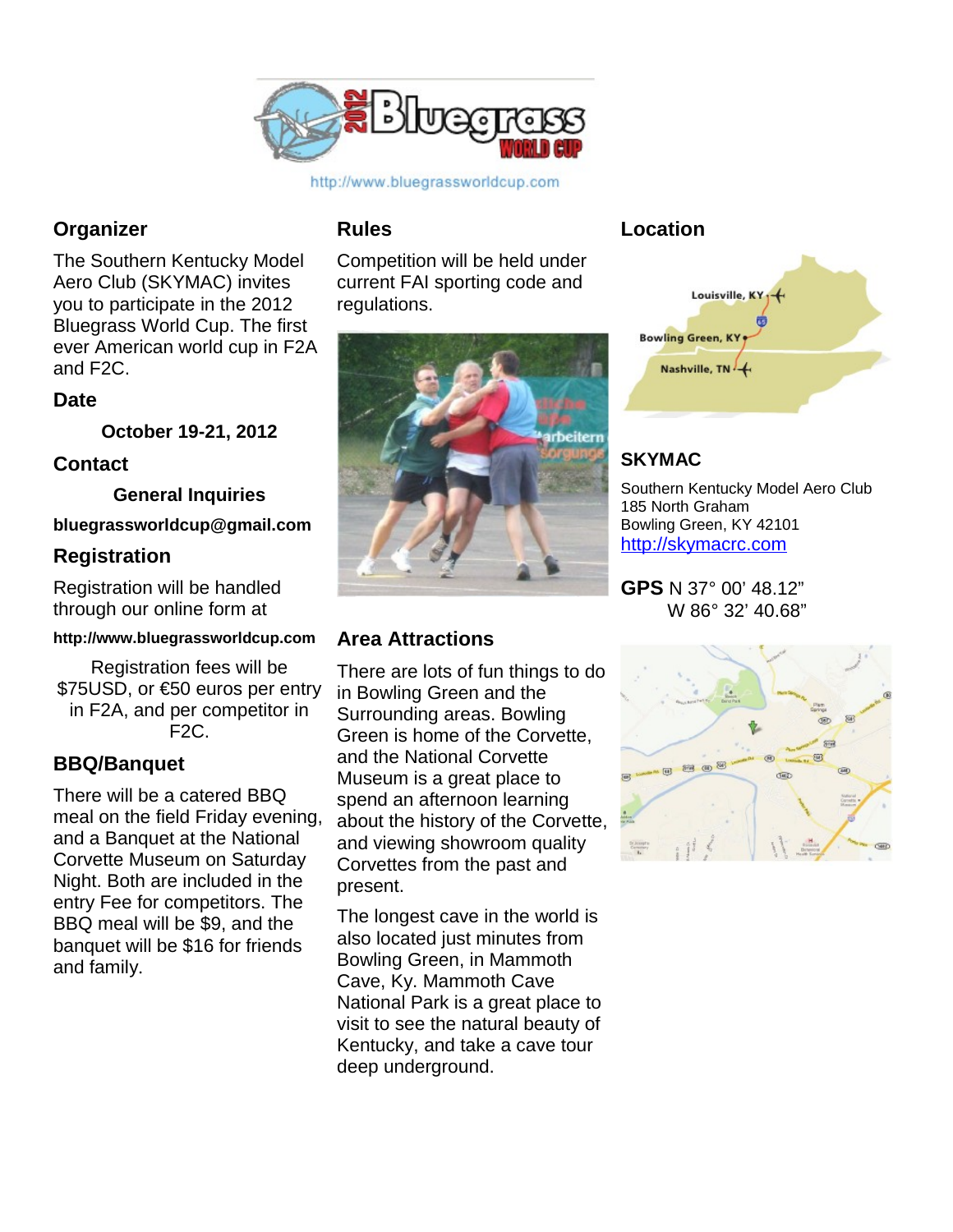# **Accommodations**

**CAMPING** Free in the club site

# **HOTEL**



Bowling Green, KY 42104 1-270-843-3200 generalmanager17874@wynhg.com http://www.baymontinns.com

Baymont Inn offers a 10% **SKYMAC** discount.

# **Incentives for Foreign Competitors**

SKYMAC will be offering travel vouchers to help offset the cost of travel from countries outside the North American continent of \$500USD per entry in F2A, and \$500USD per registered competitor in F2C. This will be paid out after completion of one round of flying.





# **Bluegrass World Cup for F2A and F2C**

As you can see from the flyer above, We are having a world-class competition for speed and team race in Bowling Green, Kentucky, in mid-October. This is the first Open International FAI contest for Control Line that has ever been held in the United States and promises to be very exciting.

The term "World Cup" isn't just a title for a contest! Every year, contests around the world are nominated to be on the World Cup calendar of the FAI. Each country is allowed two such contests. (For large countries such as the United States, it's two contests per time zone.) At the end of the contest season, each person who competed in a World Cup event is awarded points based on how well he did in each contest, and a World Cup Champion is declared. Needless to say, it is a demanding effort that is

needed, but the reward is to be named a world champion.

The planning for this event has been going on for over a year, and as you can see, the host club is very serious about bringing the foreign competitors that will make this a successful event.

We need volunteers from the racing community to help. The club will provide man-power, but as you know, having an experienced person in a crew makes the effort a lot smoother and the results more reliable.

If you would like to help, contact me, Bill Lee. Anybody that helps will be provided with the Friday on-the-field barbeque and the Saturday banquet at the Corvette Museum.

This promises to be a great event!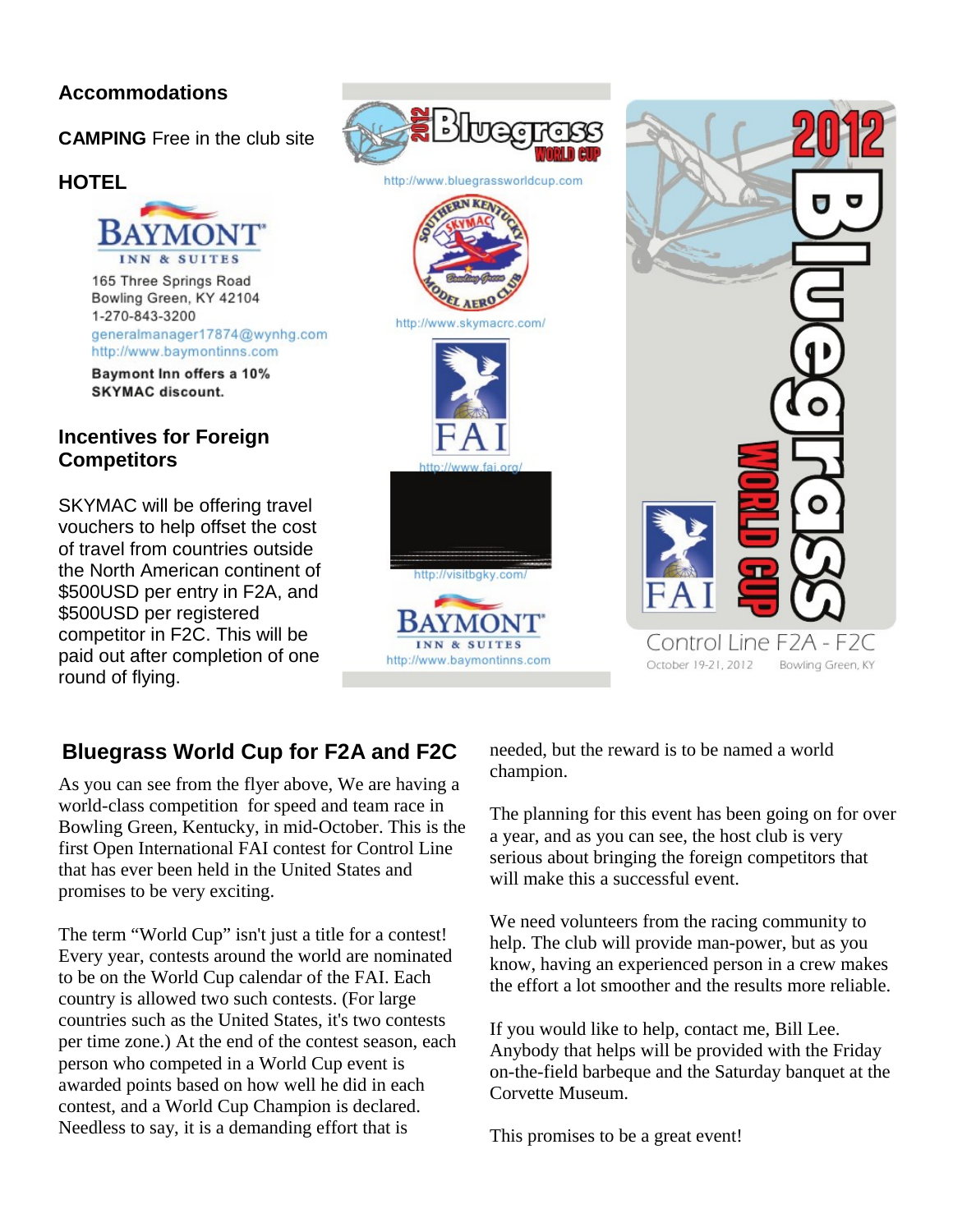# **NCLRA Elections**

According to the NCLRA Bylaws, the offices of President, Vice-President and Secretary Treasurer are elected in the even-numbered years. Nominations closed the end of April, and there has been one nomination for each office. You will find a ballot enclosed in this issue of the *Torque Roll* (or mailed directly if you do not receive the paper copy). Please vote, fold and seal, add a stamp and mail as the ballot is addressed.

Following are the nomination statements from each of the candidates.

# **For President: Melvin Schuette**

Let me start by giving a heartfelt thank you to our current and past NCLRA officers for the work they have done for the NCLRA and its membership.

I know that some of you may be disappointed and just hoped that the NCLRA would just go away, but I, along with Dave Rolley and Les Akre feel that it is worth saving.

While Dave, Les and I have volunteered to become officers of the NCLRA at the time of my writing we are still looking for someone to be the newsletter editor and someone to be the webmaster of the web site if the membership decides to keep it in its current location. I have been told that the web site is paid up until around November.

I have been asked to give you some insight as to where I would like to see the NCLRA to go. To me the purpose of the NCLRA is to promote the building and flying of Control Line Racing model airplanes. The one thing that I would like to see is for the NCLRA to become a source of information, a place where you can find technical information along with rules for unofficial events, and a contest calendar for contests with racing events.

As of now we have a number of districts that do not have representatives. I feel that anyone who volunteers for a position should do so because they honestly want to do it and not because they have been pressured into doing it. I recommend that they stay vacant until someone volunteers or do we need the number of districts we now have?

The primary function of the NCLRA should be the promotion of C/L Racing. How do we get people flying racing at the local level. What events work at the local level, can these events work in other parts of the country? Will changing rules get people flying racing?

Even though the emphasis of the NCLRA is racing on the local level, we need to determine if as an organization we want to continue running racing at the nationals. The good thing about the NCLRA running racing at the nationals is that we say what events we want to run. The downside to it is we must also provide the event director. The NCLRA also gets the money collected from event fees and can choose to either pay the event director or put it in the treasury. If AMA takes back control of running racing at the nationals, AMA decides what events are run, and provide the event director. If AMA runs racing all entry fees will be turned over to the event director to distribute as they see fit.

We will need to determine before the Nats planning meeting if the NCLRA wants to continue running racing at the nationals and if so what events we want to fly. Traditionally the Nats planning meeting is held in September or October. If we do decide to continue running racing at the nationals, I will be the NCLRA representative at the planning meeting.

I strongly believe that just because you are an officer of the NCLRA doesn't automatically make you the event director at the nationals. If no one single person steps up and volunteers then I recommend that we ask for people who are willing to run one or more events. We can do what is being done at the 2012 Nationals: offer the event director a cash incentive. Or continue asking for unpaid volunteers.

There have been some ideas thrown around regarding the NCLRA the membership should consider. The NCLRA currently has enough money in the treasury to cover the cost of operating the NCLRA for over two years, should there be a moratorium on dues during this time period? That the newsletter be made available on the website for 30 days to the members before it is made available to the public after that. The NCLRA set up a forum on Yahoo, Delphi or stunt hanger for a place for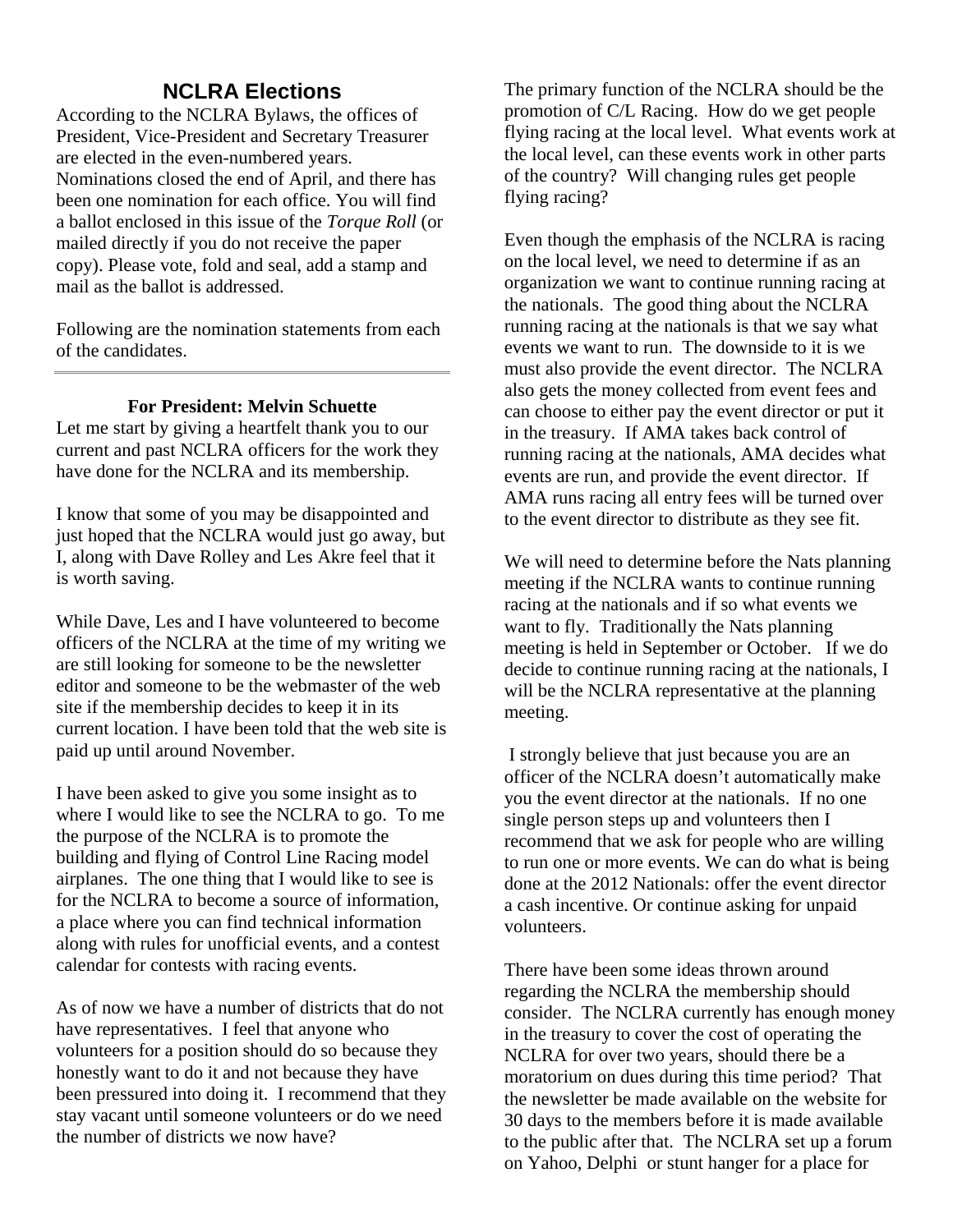people to discuss topics pertinent to C/L Racing and to the NCLRA. It would have two sections, one public and one open only to members.

Other then than the decisions regarding the 2013 Nationals we need to take our time and figure out exactly what changes we need to make to the NCLRA.

To those that will be attending the 2012 AMA Nationals I look forward to seeing you there. Those you that can't make it I look forward to hearing from you. My email address [mbschuette@cox.net.](mailto:mbschuette@cox.net)

# **For Vice President: Les Akre**

It's been said in the past that doing the same thing over and over again, but expecting different results is the definition of insanity.

Let me put it to you bluntly, it is the intention of Melvin Schutte, Dave Rolley and myself to try and take the NCLRA to the next level. We have a plan. If you read the campaign statements of Melvin And Dave, you will get an idea of the direction we wish to pursue, so I won't take up space relaying essentially the same information. We can't promise you that it won't be a bumpy ride as we work to implement this change, but we will try and make it as seamless as possible.

We believe it is racers, and racing activity that will determine the future need for the NCLRA. Control line racing does not exist because of the NCLRA, the NCLRA exists because of you, the Control line racer.

If you have a need for us, we will try our best to help or represent you in some way.

Gratefully, your Vice Presidential candidate,

Les Akre

# **For Secretary/Treasurer: Dave Rolley**

I believe the NCLRA needs to shift its focus away from the current Nats and F2C primacy view. The Nats events exist at the top of a pyramid that is based in local participation. If there is no racing at the lower levels, the top will cease to exist. Somehow the NCLRA needs to reach out to the local level to assist in the establishment, growth, and maintenance of racing throughout this pyramid.

The primary tool to achieve this support is communication about racing across the nation. In most organizations communication has historically been accomplished by a newsletter. In modern times this communication is shifting to websites and social media.

The path forward for the NCLRA should be through its web presence. Except for items dealing with the internal management of the NCLRA ( finances, officer deliberations, internal member discussions, etc) the web presence should be completely open to all who desire to visit. If we continue to publish a newsletter, perhaps the current newsletter is available to members for some period to the membership before being released for general consumption.

The NCLRA should:

1) Have the calendar for all racing events in the country. Yes, we have a contest calendar but for some reason it seems to be under utilized.

2) Become the clearinghouse for all racing rules used in the country. This is different than managing or controlling the rules.

For example, suppose someone wants to attend the August contest in Wichita KS. What are the rules for the Wichita flavor for Foxberg? There should be a link to the contest announcement in the calendar. BTW, the Wichita rules are on the current NCLRA web site. Can you find them?

This gives the NCLRA an opportunity to work with the local groups to help standardize the form of the rules nationwide. That way the structure of local rules don't confuse folks.

3) Work to adjust the AMA and NCLRA racing rules to reflect the events being flown around the country. Right now there are 7 AMA events and 6 NCLRA events. Many of these events are not run except at the Nats. It is time to prune the events to match the events being flown across the country. If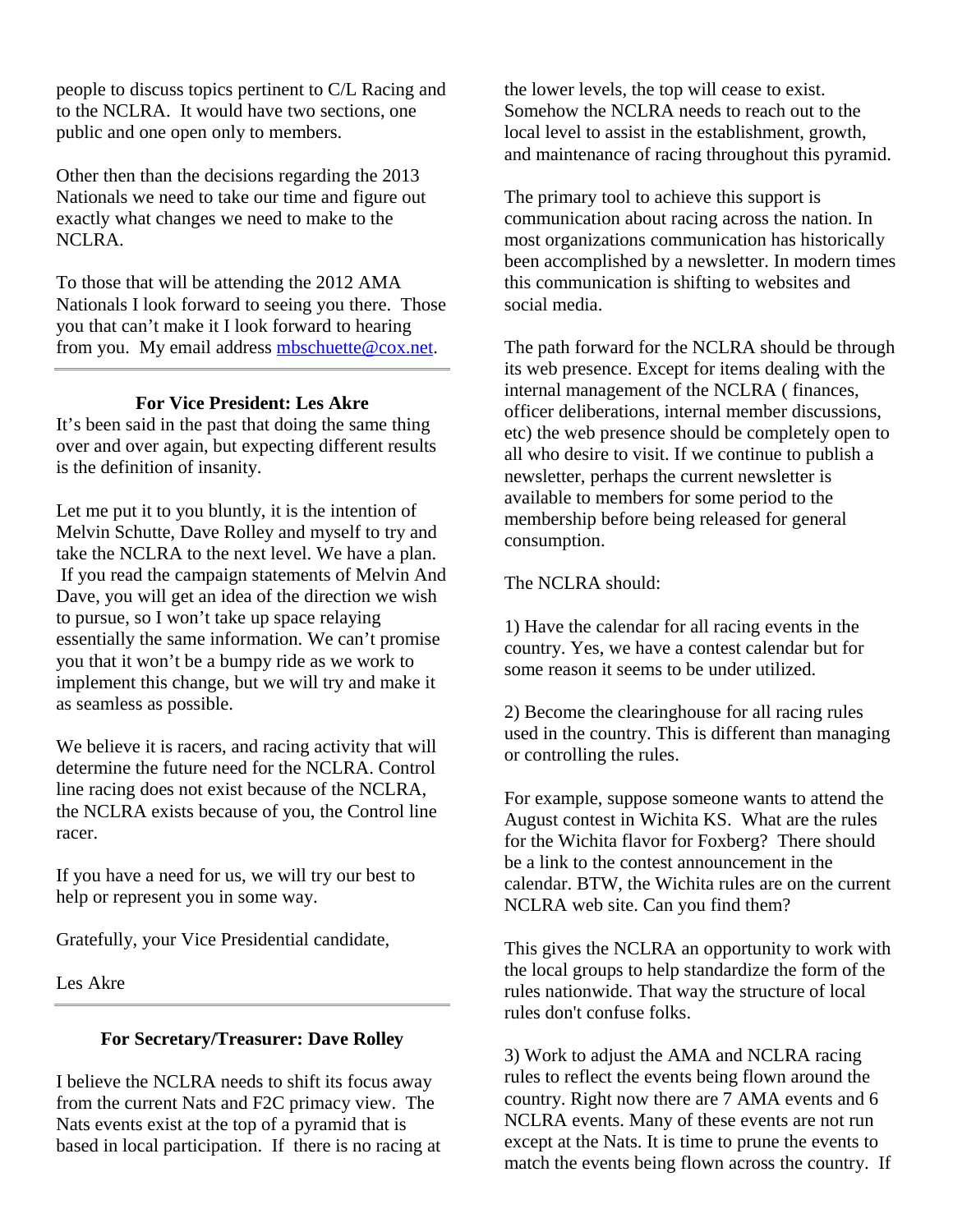we want new people to attend the Nats we need to offer the events they are flying.

4) Continue to manage the racing events at the Nats. This does not mean the president is automatically the event director for all events. We do need to spread the load.

5) Increase NCLRA membership:

The AMA SIG rules require SIG membership be updated annually. That does not mean folks have to pay dues annually, but that they join for a finite period of time and the membership is reviewed annually.

It appears that we have approximately \$4,000 in the treasury at this time. The current expenses of the organization are the newsletter, the web site, and the trophies for the unofficial events at the Nats. In the past the NCLRA has offset some of the expenses associated with attending the Nats planning meeting for its representative. The organization's expenses have been around \$1,000 per year for a number of years. With some adjustments the current treasury could carry the organization for something like 4+ years. Shifting the newsletter completely to electronic delivery and adjusting the unofficial Nats events could offer substantial savings.

With adjustments in the organization's outlay, the NCLRA could declare a dues holiday from Nats 2012 through Nats 2013 to see if the direction of the NCLRA can be changed and the officers can demonstrate progress on the goals outlined above. This would eat into the current treasury but could bring benefits into the future with an increase in dues paying members when dues need to be reinstituted.

Along with the dues moratorium, the NCLRA needs to reach out to prior members as a starting point for increasing participation in the organization and hopefully in racing.

Per the bylaws, this proposal on a dues moratorium has to voted on at the Nats annual meeting.

The current webmaster has indicated a desire to step aside. The current hosting agreement would need to be reviewed and understood by the officers and the the new webmaster. The offer has been made to transfer the existing website to a new webmaster. Assuming some period of transition the website should remain operational while the changes outlined above are incorporated.

The recommendation have been made that the NCLRA consider setting up an affinity group on a site like Yahoo Groups as either an interim, permanent, or supporting mechanism for the NCLRA web presence. It has also been suggested that working with an existing control line discussion site (Barton or Stunt Hangar) might be appropriate.

I believe a three prong approach to the NCLRA web presence is appropriate. First, the organization should consider a separate forum mechanism for the discussion of organization business. Such a forum would require NCLRA membership for participation. Second, a discussion racing discussion group should be established. It should be made clear that the topic is racing, not NCLRA politics. This position should be enforced. Third, there needs to be an information sharing mechanism that does not require NCLRA membership.

I think a Yahoo Groups approach for the core NCLRA membership web presence with the racing discussion group on Stunt Hangar plus some variation of the current website for general outreach probably makes the most sense. Robert Storick (sponsor of Stunt Hangar) has indicated that membership in the site can be obtained by contacting him directly via email. (check: http://stunthanger.com/smf/index.php? topic=11145.0 for the requirements to register) That would provide a public racing discussion forum without the requirement for the NCLRA to set something up and manage it. The NCLRA internal discussion forum would be the Yahoo Group. The website would provide public access to the resources provided by the NCLRA to support racing in the USA.

7) Increase participation in NCLRA operations beyond the officers:

6) Update NCLRA web presence: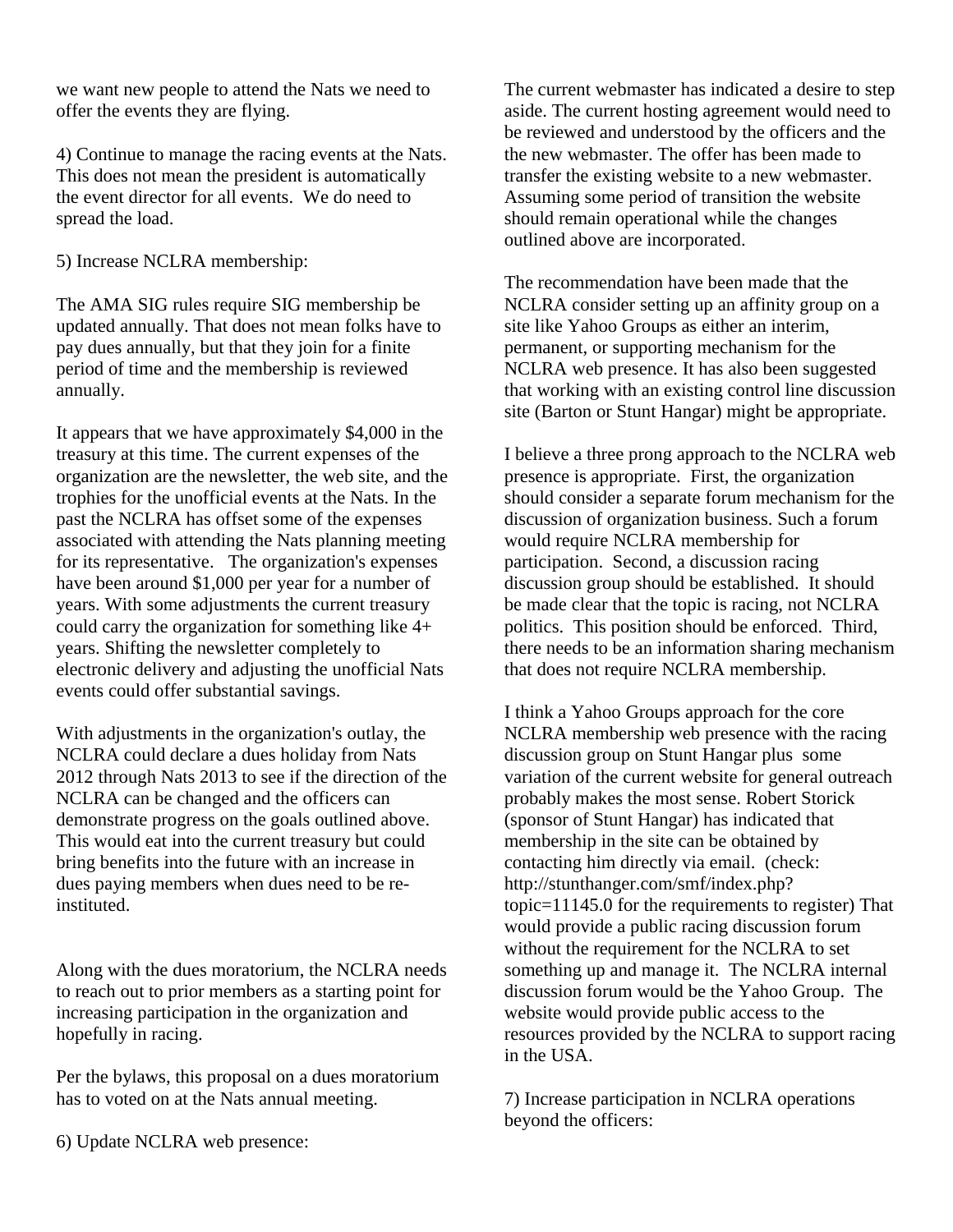The new officers can not do all that has been outlined above by themselves. We don't have all the skills required nor all the time required to accomplish the tasks necessary to reach the goals of reviving racing in the USA. The key to achieving these goals is your participation. We need your assistance to move forward with these changes. If we share the work among many hands we can achieve our goals without any individual feeling like they had to give up their hobby for the good of the hobby.

Our current newsletter editor has decided to to step aside. So we need a new newsletter editor.

We need folks to take on the role of district representatives

We need folks to contribute articles to the newsletter

We need someone to take on the role of webmaster for the NCLRA web site.

Consider creating the following roles:

Technical advisor role similar to the one in NASS to provide critical analysis of rule proposals and other technical issues as they arise.

Web presence coordinator to keep the web presentation consistent across the various resources used to provide the NCLRA web presence

Contest coordinator to keep the calendar (and its links) up to date

Rules coordinator to keep the rules (and their links) up to date

This is the direction I think the NCLRA should be headed. If you agree, then VOTE!

# **Results for the 2012 DMAA Spring Warm up / Gene Hempel Memorial, Speed, Racing & Carrier 04-28-& 04-29 AMA Sanction # 12-0221**

Saturday's weather was windy South 20 to 25 mph with 30 mph gusts, high 86 degrees.

Sunday was windy to south 15 to 20 mph, high 90 degrees.

There were two racing events flown on Saturday, Texas Quickie Rat and (SSR) Super Slow Rat due to the wind conditions.

# Super Slow Rat (JSO) 100 laps

- $1<sup>st</sup>$ Bill Lee 5.36.06  $2<sup>nd</sup>$ Richard Oliver 6.19.31 3rd Dale Gleason 7.30.34 Texas Quickie Rat (JS0) 140 laps  $1<sup>st</sup>$ Bill Lee 6.19.53  $2<sup>nd</sup>$ Bill Bischoff 8.00.86  $3<sup>rd</sup>$ Phill Dunlap 8.24.72 Fast Jet  $1<sup>st</sup>$ Dave Layman 184.35 mph  $2<sub>nd</sub>$ Patrick Hempel 182.29 NASS Sport Jet
- $1<sup>st</sup>$ Patrick Hempel 146.16 mph
- $2<sup>nd</sup>$ Mike Fiske 144.06 mph
- 3<sup>rd</sup> Dave Layman 137.98 mph



**Bill Bischoff and Dale Gleason flying --- something**



**"Muffler" Rats – TQR with Jett 30 and muffler. Venturi restricted to approximate TQR speeds**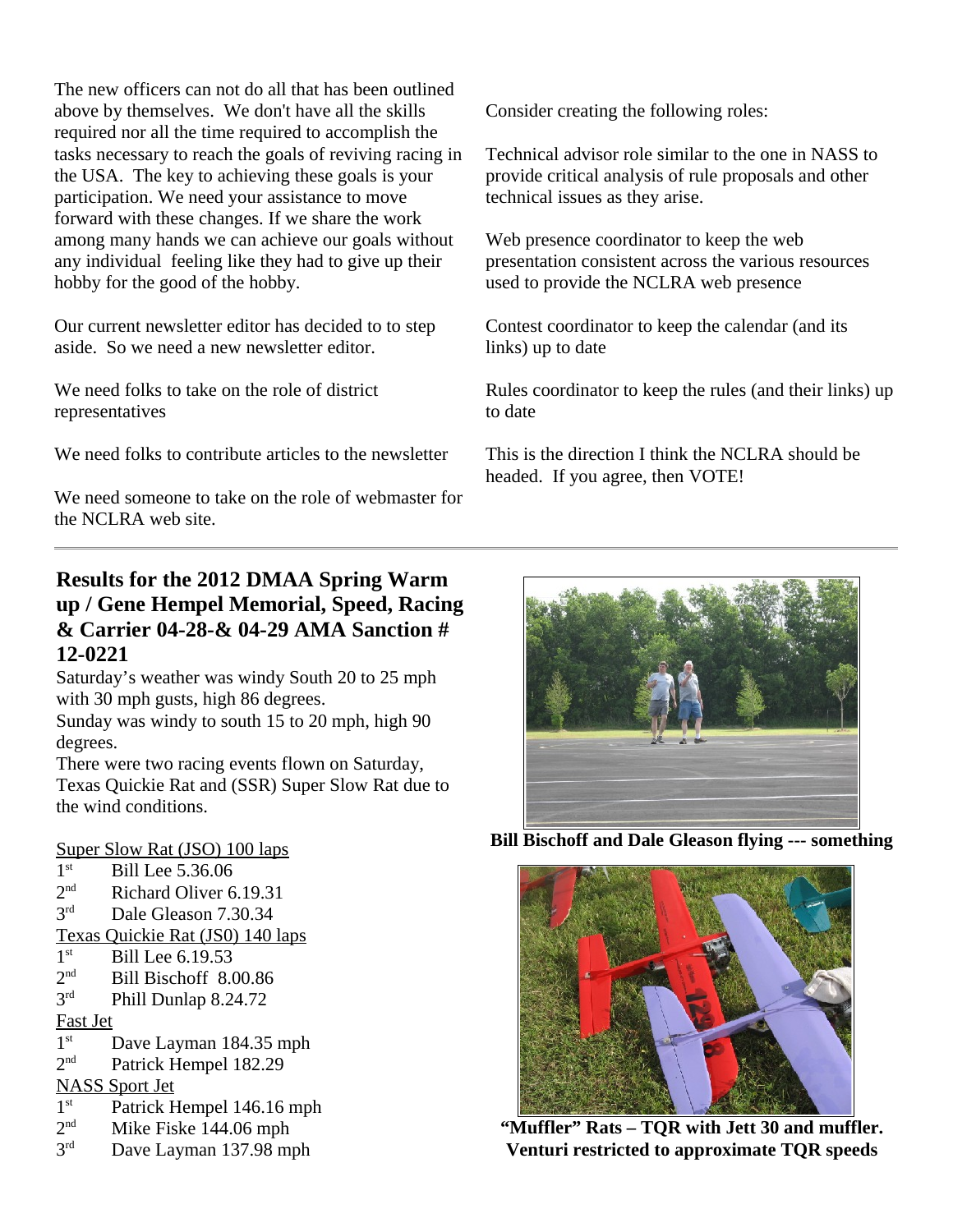# **Orientation of the hole in a spray bar**

In the June 1982 issue of *Model Aviation*, I wrote the following in my CL Racing column. Now, 30 years later, the topic arises time and time again: what is the "best " orientation for the hole in the needle valve body relative to the flow of air through the venturi? Perhaps the following echos from the past will help.

Regards,

Bill Lee May, 2012

Recently I read an item in one of the specialty newsletters that claimed some fantastic gains could be made in the ability of a venturi/needle valve to draw by placing the hole in the side of the needle valve body in a particular position relative to the throat of the venturi. Since some of our racing events require suction fuel systems. I decided that I would see if I could duplicate the numbers given. Well, I couldn't, Upon investigation and a talk with the author of the item. I learned that the numbers he had printed were incorrect but that some gain could be had. But how much?

In order to measure this effect, two test items were needed: a reliable source of suction to draw air through the venturi, and a means of accurately measuring the draw created on the needle valve. The first item was provided by a piece of rubber hose of about .325 i.d. into which the venturi was inserted. This was then attached to my shop vacuum so that a *portion* of the air inlet to the shop vac was through the rubber hose. In order to measure the draw of the needle valve/ venturi, I rigged up a water manometer. This is a simple device that any high school physics class can explain. It was made from a length of large diameter polyethelene tubing that I bought at a hardware store. (I suppose a piece of fuel line would also work.) This tubing was about four ft. long and was mounted to a board in the shape of a "U." I filled the tubing about half-full with water and noted that the level of the water was the same on both sides of the "U." I connected a piece of fuel line to the top of one of the legs of the "U" and ran it to the needle valve inlet. As I drew air through the venturi with the shop vac, the water in the attached leg of the manometer rose a

certain amount. With this setup, you can measure the effects of such things as venturi size, shape, and (as we were doing here) the effect of where the hole in the needle valve is in relation to the throat of the venturi.

In my testing, I clamped the venturi (I was using a K&B venturi) in a vise on my bench so that I could rotate the body of the needle valve while the shop vac was running. While rotating the body I could watch the suction being created on the needle valve by watching the level of the water in the manometer rise and fall.

I got some interesting results. With the hole in the body pointed straight downstream, I observed a vacuum on the manometer. As I rotated the body through about 90°, I found that the draw on the needle valve changed very little—as long as the hole in the body was anywhere downstream from perpendicular to the venturi throat. But as I rotated the body so that the hole was right at 90° to the air flow, I found a very small area where the venturi action on the hole in the needle valve increased strongly! Using a K&B venturi with a .375 throat, and a K&B universal needle valve assembly, I found an increase in draw of 13.6%. Then I tried a K&B venturi with a .345 throat and the same needle valve assembly and found a 16.2% increase

Now what does this all mean? In those events which require a suction system, it might mean the difference between being able to draw fuel through a given venturi or not. Or it might mean being able to use a larger venturi for more power! In any case, it is an advantage to be used.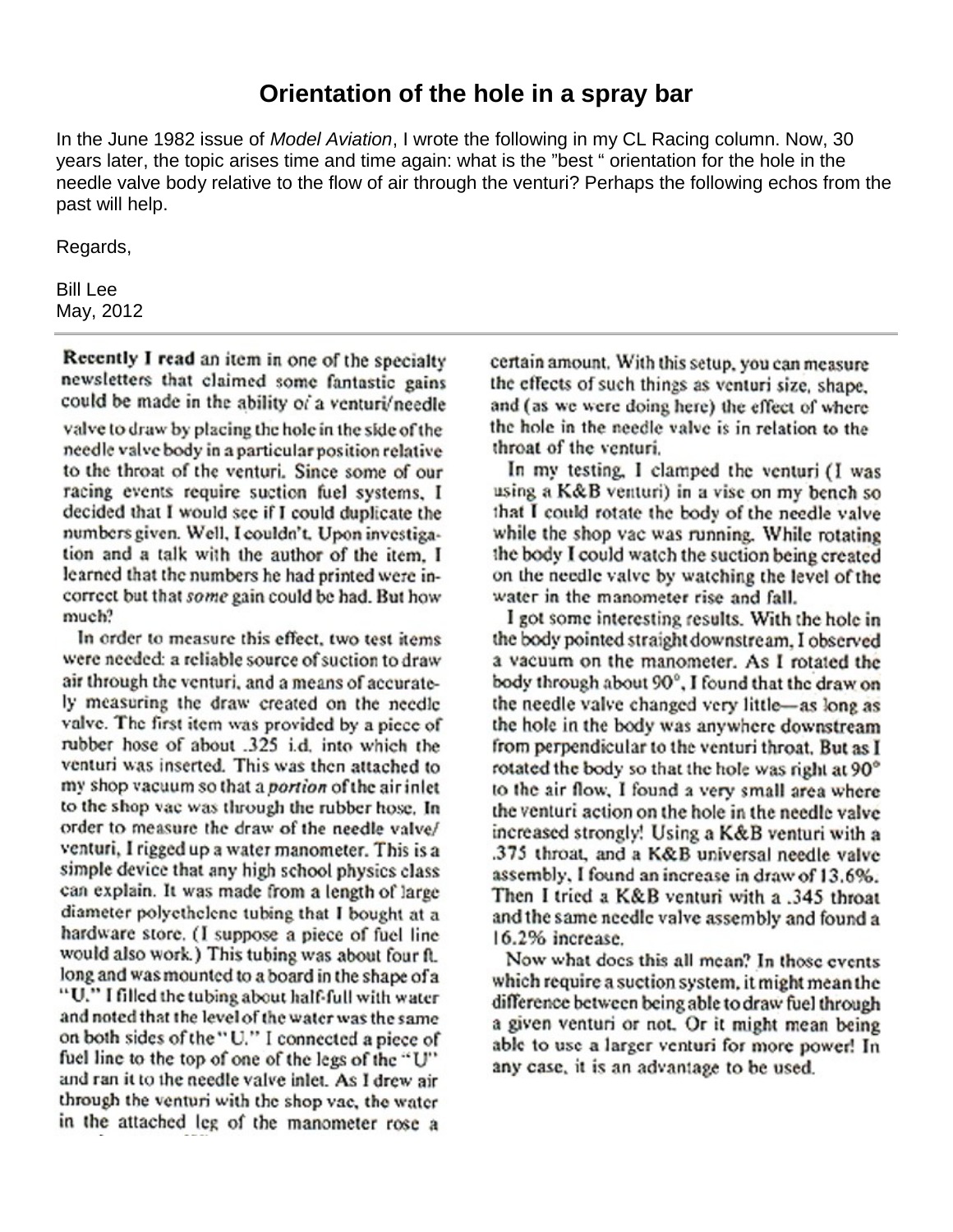How do you go about getting this advantage? I believe you will have to do it by setting the needle valve body position in the venturi in the same way I did in my testing. I found that the additional draw appeared in a very small rotational angle. and I doubt anybody would be able to hit it "free hand." Once you get the needle valve body into the venturi and rotated to the point of maximum draw, you should tighten it down good, recheck the position, and then leave it alone! When installed in the engine, you should be getting the maximum draw the venturi is capable of producing.

One other item I found interesting was the comparison of the draw of the .375 vs. the .345 venturi. I believe the venturi shape is the same since they are both factory stock units, and they certainly look the same to the eye. The .345 venturi has a 29% smaller effective crosssectional area with the K&B needle valve than the .375 venturi. The difference in drawing ability was nearly 45%! If I hadn't made the test and read the answers myself. I would never have guessed that there would be that much increase. Learn something new every day. The next effort will be to try and evaluate some venturi shapes. If anybody out there has some pet ideas or theory that they would like to share, let me know, and we'll give 'em a try.

# **NATIONAL RECORDS**

### **SLOW RAT**

Op (70 laps) 3:01.52 Jim Gall/ Les Akre 7/04/11 (140 laps) 6:17.59 Russ Green/ Bill Lee 7/07/09 (no Jr or Sr record)

### **½ A MOUSE I**

|                              | Jr (50 Laps) 2:37.57 Scott Matson   | 7/15/99 |
|------------------------------|-------------------------------------|---------|
|                              | (100 Laps) 5:17.68 Scott Matson     | 7/17/99 |
|                              | Sr (50 Laps) 2:44.68 Dave Rolley Jr | 7/15/99 |
| (100 Laps) 5:20.11 D.J. Parr |                                     | 7/16/98 |
| Op (50 Laps) 2:12.3          | Jim Holland                         | 7/16/04 |
| $(100$ Laps) $4:22$          | Ryan&Gibeault                       | 7/15/99 |

### **½ A MOUSE II**

| Op (70 Laps) 3:01.24 MacCarthy/Kerr   | 7/11/03 |
|---------------------------------------|---------|
| $(140$ Laps) $6:18.13$ Whitney/Hallas | 7/10/09 |

### **SCALE RACING**

| Jr $(70 \text{ Laps})$ | 2:50.65 Bob Fogg III   | 7/16/91 |  |  |  |
|------------------------|------------------------|---------|--|--|--|
| $(140$ Laps)           | 6:08.55 Bob Fogg III   | 6/23/92 |  |  |  |
| $Sr$ (70 Laps)         | 3:15.12 Doug Short     | 7/11/00 |  |  |  |
| $(140$ Laps)           | 5:40.05 Bob Fogg III   | 7/11/95 |  |  |  |
| $Op(70 \text{ Laps})$  | 2:39.38 Willoughby/Oge | 7/15/97 |  |  |  |
| $(140$ Laps)           | 5:33.04 Bob Fogg Sr    | 7/16/91 |  |  |  |
|                        |                        |         |  |  |  |
| <b>F2C TEAM RACING</b> |                        |         |  |  |  |

|  | Op (100 Laps) 3:16.47 Lambert/Fluker | 7/07/09 |
|--|--------------------------------------|---------|
|  | $(200$ Laps) $6:43.80$ Fisher/Wilk   | 7/07/11 |

### **F2CN (NCLRA RULES)**

| 100 Laps 4:14.84 Bill Lee/ Russ Green | 7/07/11 |
|---------------------------------------|---------|
| 200 Laps 8:54.66 D. Hallas/Whitney    | 7/07/11 |

### **"B" TEAM RACING**

| Op (35 Laps) 1:24.34 Burke/Duly | 7/12/05 |
|---------------------------------|---------|
| (70 Laps) 3:05.73 Green/Lee     | 7/10/09 |
| (35+70 Laps) 4:33.91 Green/Lee  | 7/10/09 |
| (140 Laps) 6:08.80 Green/Lee    | 7/10/09 |

### **RAT RACING**

| Op $(70 \text{ Laps})$ 2:44.6 Jim Holland | 7/15/04 |
|-------------------------------------------|---------|
| $(140$ Laps) 5:33.1 Jim Holland           | 7/15/04 |
| Jr-Sr No record established               |         |

### **NCLRA FOX**

|  | Jr (100 Laps) 5:57.11 Scott Matson              | 7/11/99 |
|--|-------------------------------------------------|---------|
|  | Sr (100 Laps) 5:28.09 Scott Matson              | 7/16/02 |
|  | Op (100 Laps) 5:32.55 Tim Stone/Bob Oge 7/10/05 |         |

#### **NCLRA CLOWN**

|  |  | Op (15 Min.) 344 Laps Les Akre/Andrew Robinson                  |          |
|--|--|-----------------------------------------------------------------|----------|
|  |  |                                                                 | 07/14/10 |
|  |  | Op $(7 \frac{1}{2}$ Min.) 167 Laps Les Akre/ Dave Hull 07/05/11 |          |

### **NCLRA TEXAS QUICKIE RAT**

Op (70 Laps) 3:04.28 Jim Holland/Bill Cave 7/14/05 (140 Laps) 6:07.01 John McCollum/Bill Lee 7/14/05

### **NCLRA SUPER SLOW RAT**

| $(100$ Laps) 5:14.30 | Bill Lee/Russ Green 7/05/09 |  |
|----------------------|-----------------------------|--|
|----------------------|-----------------------------|--|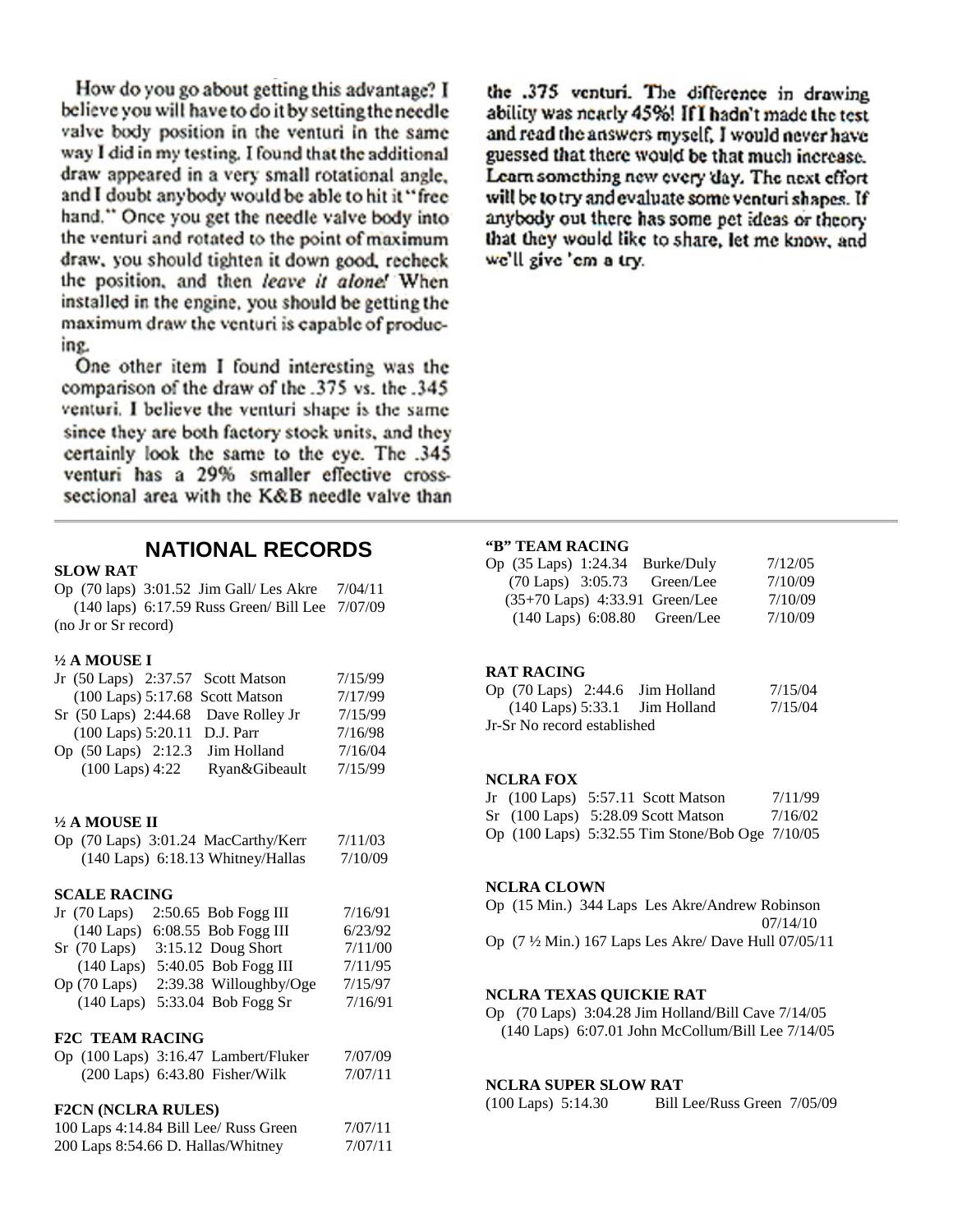# **CONTEST CALENDAR**

### **NOTE! Confirm all contest details with Contest Director! NCLRA cannot be held responsible for errors or**

**omissions!** This calendar is compiled from data collected at the NCLRA website nclra.org. Members can log in there and submit contest details. All contest information must first be posted to the web site.

# **2012 FAI World Championships for Control Line Model Aircraft Pazardzhik, Bulgaria 25 Aug to 01 Sep**

**Good luck to the U.S. Team!**

### **NORTHWEST DISTRICT** None

# **SOUTHWEST DISTRICT**

WHITTIER NARROWS SCHEDULE

June 16-17

Bill & Bev Wizniewski Memorial Speed and Racing All speed events including electric, 301-310 & 606-607 + perky & NASS Sport Jet & C Speed. Racing events Sunday only: Mouse I, Clown, SCAR GY, & F2CN Speed ED: Howard Doering h.714-638-4937 c.714-394-5304

Racing CD: Ron Duly 818-843-1748

## Sept 15-16

Wayne Trivin Memorial Speed and Racing All speed events including electric, 301-310 & 606-607 + perky & NASS Sport Jet & C Speed. Racing events Sunday only: Mouse I, Clown, SCAR GY, & SSR Speed CD: Joe Brownlee h.714-895-1857 c.714-393-1940 Racing ED: Ron Duly 818-843-1748

## Oct 13-14

Virgil Wilbur Memorial Speed and Racing All speed events including electric, 301-310 & 606-607 + perky & NASS Sport Jet & C Speed. Racing events Saturday F2CN, F2C, SSR Sunday only: Mouse I, Clown, SCAR GY, & TQ Speed CD: Howard Doering h.714-638-4937 c.714-394-5304 Racing ED: Don Burke 951-679-0349

## Dec 1-2

TOYS FOR TOTS Speed and Racing All speed events including electric, 301-310 & 606-607 + perky & NASS Sport Jet & C Speed. Racing events Clown, SCAR GY, SSR, Musciano race (Mouse I rules, Musciano designs only) Entry fee: 1 new unwrapped toy, approx value \$10-\$20. Racing CD: Jed Kusik 714-669-0205 Speed ED: Howard Doering h.714-638-4937 c.714-394-5304

# **NORTH CENTRAL DISTRICT**

None

# **SOUTH CENTRAL DISTRICT**

### **TX**

JUN 16--Dallas, TX (AA) Dallas Aero Summer Heat Site: Samuell Hobby Park. Events: Saturday: 313, Sport Goodyear, Goldberg Race\*, Super Slow Rat\*, Quickie Rat, Muffler Rat\*\* Sponsor: Dallas Model Aircraft Association #1902. CD: Dale E. Gleason, 6003 E. Lone Oak Rd., Valley View, TX 76272. Phone: 940-637-2169(day) same(eve) E-Mail: [N42222@ntin.net](mailto:N42222@ntin.net) WebSite: [www.dmaa-1902.org](http://www.dmaa-1902.org/)

\*-Shutoffs permitted, not required, cannot be used during the race

\*\*-Demo event only

# **KS**

AUG 11-12--Wichita, KS (AA) AIr Capital Control Line Championships Site: Planeview Park, 2895 S. Oliver, Wichita, KS. Events: Scale Racing(Class II), Scale Race, Goldberg Race. Sponsor: Wichihawks # . CD: Kevin Seaton, , . Phone: 316-775-3427(day) E-Mail: [Kevin.Seaton@att.net](mailto:Kevin.Seaton@att.net)

# **NM**

AUG 18-19--Albuquerque, NM (AA) High Desert Control Line Fiesta. Site: Maloof Airpark. Events: NCLRA Fox Race, NCLRA Super Slow Rat Race. Sponsor: NM Coalition of CL Addicts #4323. CD: Richard L. Perry, 427 Live Oak Lane NE, Albuquerque, NM 87122. Phone: 505-856-7008(day) same(eve) 505-263-0763(other) E-Mail: [tailhooker@comcast.net](mailto:tailhooker@comcast.net) WebSite: [http://www.nmccla.org](http://www.nmccla.org/)

# **MIDWEST DISTRICT**

AMA NATIONALS- MUNCIE INDIANA

Monday July 16 F2C NCLRA F2CN

Tuesday July 17 Slow Rat Super Slow Rat – Fox Race

Wednesday July 18 Scale Race NCLRA Quickie Rat 1oz GY

Thursday July 19 Rat Race NCLRA Clown Race

Friday July 20 Mouse I B T/R

# **BOWLING GREEN KENTUCKY**

The 2012 Bluegrass World Cup, presented by SKYMAC, will be held October 19th, 20th, and 21st at Stahl Field located in beautiful Bowling Green, Kentucky. See website http://bluegrassworldcup.com/index.html for details.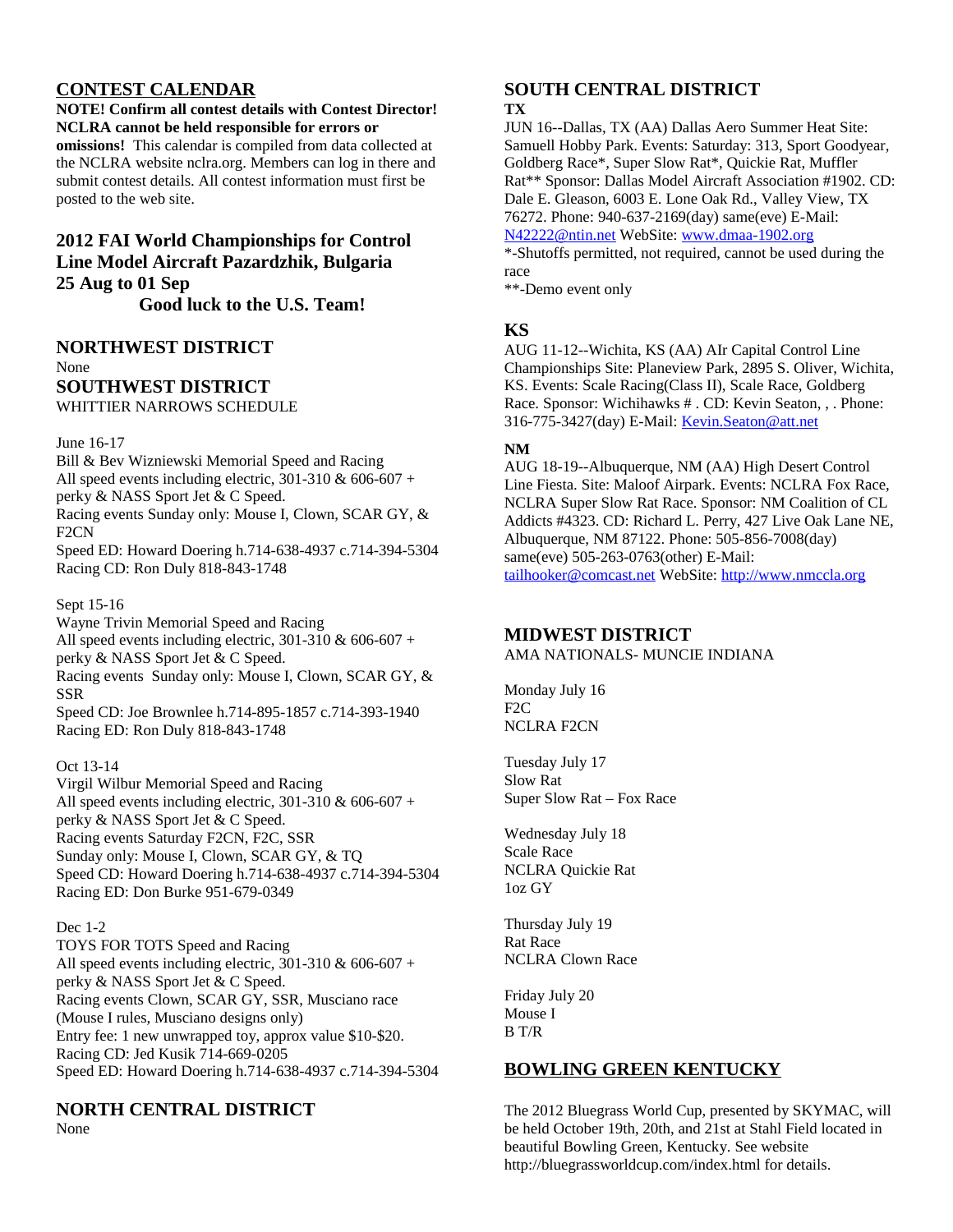# **NORTHEAST DISTRICT**

**Middlesex 2012 Racing Contest Schedule** June 3 - AMA Scale Racing, NCLRA Fox Race, NCLRA Clown Race. CD: Jim Gall 973-546-2099

June 24 - 1 oz Goodyear- S/J Rules, Quikee Rat, 25 Slow Rat. CD: Al Ferraro 908-256-4553

August 26 - .25 Slow Rat, Foxberg- M/M Rules, Sportsman Clown- M/M Rules. CD: John Ross 908-722- 4961

October 21 - Foxberg, Warbird, Sportsman Clown- M/M Rules. CD: John Waskiewics 908-755-1646

Site: Mountainview Park – Route 28 – Middlesex Boro, NJ (Behind Middlesex High School) Further information: Contact Brian Silversmith- President at 732-274-8945

## **2012 South Jersey Racing Schedule**

July 1 – Clown Racing-Sportsman, Clown Racing-NCLRA, 1.2A Scale Racing(COX Only), Fox Race. CD: Phil Valente 1523 Ulster Way, West Chester, PA 19380 610-692-6469

August 12 – 1 oz Goodyear, 2 oz Big Goodyear, 1.2A Scale Racing (COX Only). CD: Phil Valente 1523 Ulster Way, West Chester, PA 19380 610-692-6469

August 30 – 2 oz Big Goodyear, Foxberg, Slow Rat. CD: Phil Valente 1523 Ulster Way, West Chester, PA 19380 610-692- 6469

November 4 – Slow Rat, Warbird, Fox Race. CD: Phil Valente 1523 Ulster Way, West Chester, PA 19380 610-692-6469

November 18 – Clown Racing-NCLRA, Foxberg, Clown Racing-Sportsman. CD: Phil Valente 1523 Ulster Way, West Chester, PA 19380 610-692-6469

Contest site: Mountain View Park, Middlesex, NJ

# **SOUTHEAST DISTRICT**

None

# **SUPPLIERS BRITISH AUSTRALIAN RACING**

Duncan Bainbridge 24 Flinders Avenue, Colonel Light Gardens SA 5041 [Duncan@east-two.co.uk](mailto:Duncan@east-two.co.uk) 0434045805 Your one stop shop for the best of British TR equipment; wheels, valves, RTF F2F and GY models, plugs, canopies and those hard to fi nd items.

# **BRODAK MANUFACTURING**

Everything c/l! 100 Park Ave, Carmichaels PA,15320 724-966-2726 email flyin@brodak.com

# **CS ENGINES AMERICA**

113 North Chase Ave., Bartlett, IL 60103 G/Z .049/.061 Engines; sales, service & parts. (Bill Hughes) e-mail williamhughes4@comcast.net 630-736-6036

# **DARP**

31052 Mason St.

Livonia, MI 48154 DARP Magnesium Speed Pans for all classes including A, B, D, F-40, 21-S, and 21 Proto. (Barry Tippett) e-mail: btippett@ameritech.net 734-266-7290

### **JIM DUNKIN**

Engine reference books 816-229-9671 [dunkin@discovernet.com](mailto:dunkin@discovernet.com)

## **ELIMINATOR PROPS**

Steve Wilk 3257 Welcome Ave. N. Crystal, MN 55422 763-531-0604 e-mail swilk@cpinternet.com Online store http://eliminatorprops.com/store/

### **STEVE EICHENBERGER**

Custom Fiberglas Performance Props: Moulded tops. Steve Eichenberger 480-730-0016

### **GILLOTT RACING PRODUCTS**

Custom engine reworking, hard chroming Tim Gillott 1063 Harding St. Salinas, CA,93906 Phone 831-449-2052

## **GOODYEAR PLANS- DOUG MAYER**

Douglas Mayer 5010 W. 123rd Place Hawthorne, CA 90250 310-676-4240 home310-463-0525 cell mayer@kmd-arch.com

# **JUST ENGINES LTD**

Newby Cross Farm,Newby Cross Carlisle, CUMBRIA CA5 6JP England All engine and engine accessory needs; Popular engines plus spares and Pipes.Irvine, Moki, Mvvs [\(http://www.justengines.unseen.org\)](http://www.justengines.unseen.org/)

## **JON FLETCHER**

Custom replacement engine parts, needle valves. 33 Lagari Close, Wingham, NSW 2429 Australia Tel. 61 2 6553 4548

### **LONESTAR BALSA- NOW OPEN!**

12058 S. Profit Row Forney, TX 75126 Office: 972-552-3939 Fax: 972-552-3941 [http://www.Lonestar-Balsa.com](http://www.Lonestar-Balsa.com/)

## **MBS MODEL SUPPLY**

PO Box 282 Auburn KS 66402 Contact Melvin Schuette 1-785-256-2583 Solid Wire Sets and other C/L needs mbsmodelsupply.com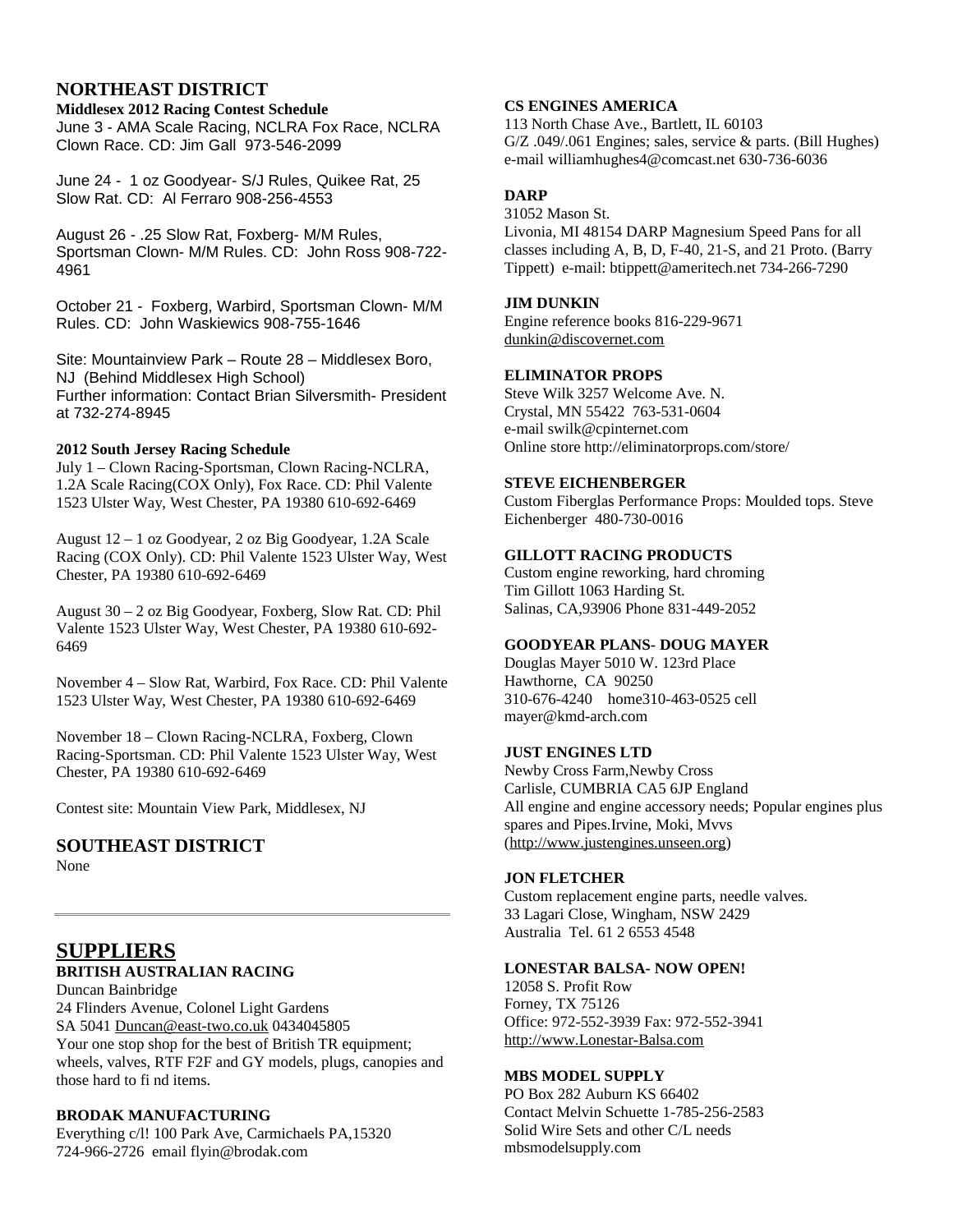### **RITCH'S BREW**

Fuel ready mixed top quality finest ingredients. 4104 Lark Lane, Houston, TX 77025 713-661-5458

### **MEJZLIK MODELLBAU**

Borova 14, 64400 BRNO,Czech Republic Distributors of PROFI line of Russian FAI speed gear. PROFI Engines, Pipes, Pans, Props, Tanks, Handles and FAI Speed Models in kit form or ready built. (Tomas Mejzlik) Phone: 420-5-432-18888 Fax: 420-5-432-18880 e-mail mejzlik@brno.comp.cz

### **MODEL ENGINE SPECIALTIES**

15477 Owens Rd, Hinckley, IL 60520 815-286-3969 Custom engine reworking, liners chromed and honed to your specs, racing parts. (Bob Oge) boge@isp-west.com

### **NELSON COMPETITION ENGINES**

121 Pebble Creek Lane, Zelienople, PA 16063 Manufacturer of NELSON Racing Engines and parts, FAI Pans for F2A & FIC Custom Button Heads, Nelson Glow Plugs, many other specialty engine items. (Henry Nelson) Phone: (724) 538- 5282 e-mail: nelcomp@fyi.net

## **MARC WARWASHANA**

Rubber fastfills, vintage Dons' racing wheels. 11577 North Shore Dr. Whitmore Lake, MI 48189-9124 Phone: 734-449-7355 E-Mail: whellieman@gmail.com

## **OLD MAGAZINE PLANS & MORE ON CD**

Tom Wilk, 301 W. Redwing St.,Duluth, MN 55803 Phone: 218-724-0928(hm) E-Mail: [tawilk36@cpinternet.com](mailto:tawilk36@cpinternet.com)

## **ZALP ENGINES**

Zalp F2C&F2D engines- Bob Whitney 456 Garvey rd sw, Palm Bay FL 32908 f2cracer@aol.com

## **Officer's Addresses**

**President Bob Whitney** 456 Garvey Rd. SW Palm Bay, Fl 32908 Phone 321-676-0554 Email F2CRACER@aol.com

**Vice- President Bill Lee** 601 Van Zandt CR 4815 Chandler, TX 75758 Home: 903-852-5599 Cell(or other): 903-288-6029 E-Mail: BILL@WRLEE.COM

#### **Secty/Treas Dave McDonald**

P.O. Box 384 Daleville, IN 47334 Cell(or other): 765-749-9249 E-Mail: dsmgolf62@comcast.net

# **Editor**

**Tim Stone** 4919 Country Oaks Dr Johnsburg, IL 60051 Phone 815-344-5728 Email CLWHIPPER@YAHOO.COM

**Northwest Representative (none)**

# **Midwest Representative**

**Tim Stone** 4919 Country Oaks Dr Johnsburg, IL 60051 Phone 815-344-5728 Email CLWHIPPER@YAHOO.COM

# **Northeast Representative**

**Phil Valente** 1523 Ulster Way West Chester, PA 19380 Home: 610-692-6469 E-Mail: phil\_valente@millipore.com

**Southwest Representative (none)**

### **South Central Representative Dave Rolley**

P.O. Box 330 Bennett, CO 80102-0330 Home: 303-644-3715 E-Mail: soar.rubber.duck@gmail.com

### **Southeast Representative**

**Jim Bradley** 1337 Pine Sap Court Orlando, FL 32825 Home: 407-277-9132BMP4CARBON@aol.com

## **North Central Representative**

**Les Akre** 13336-129st. Edmonton, Alberta Canada T5L-1J8 Home 780-454-5723 Cell # 780-919-2792 Email scaleracer@hotmail.com